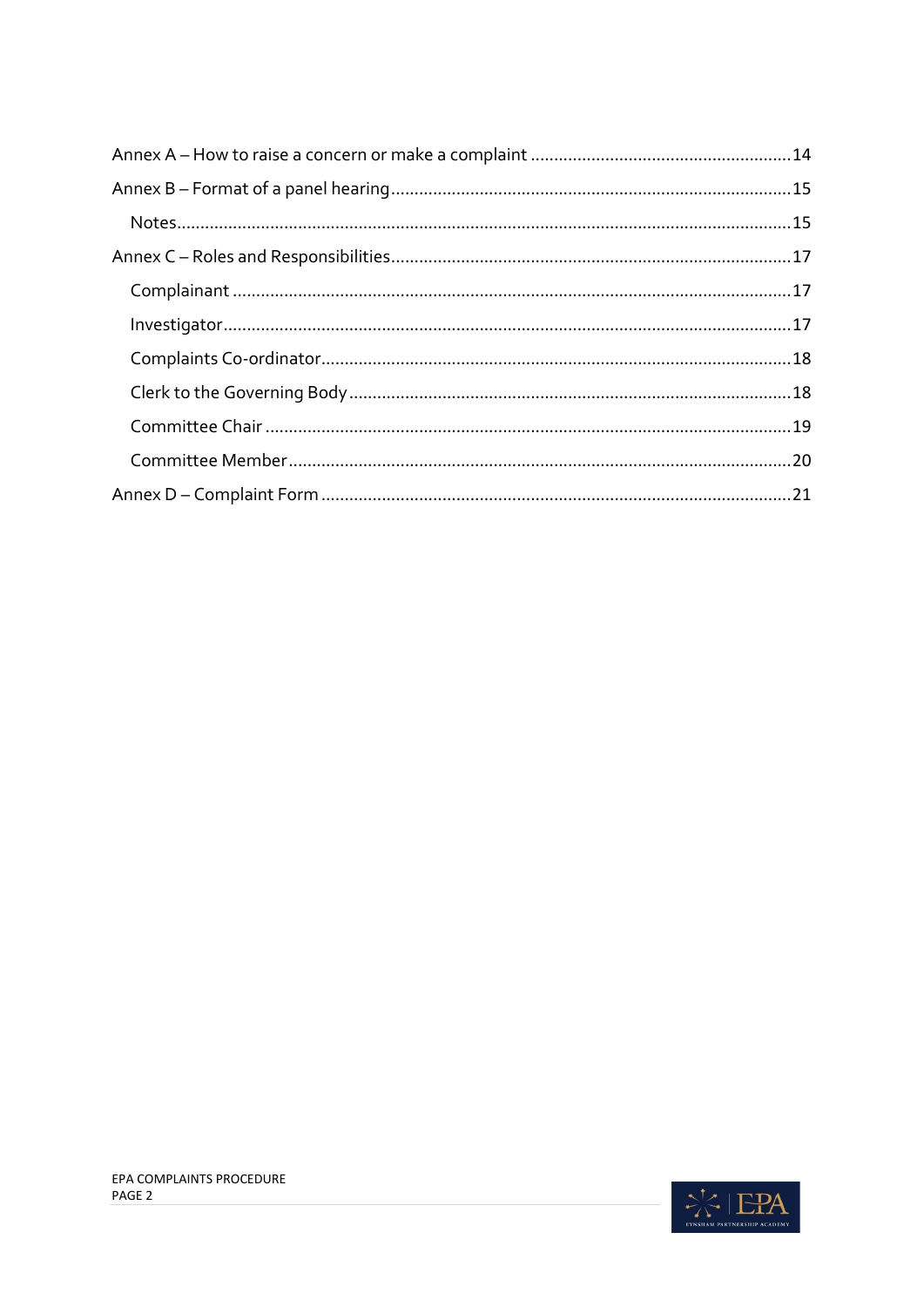# <span id="page-2-0"></span>Introduction

This complaints procedure has been adopted by the Directing Board of the Eynsham Partnership Academy (EPA) for use in its schools and the central team. It meets the requirements for academies set out in part 7 of the schedule to the Education (Independent School Standards) Regulations 2014 and follows guidance published by the Education and Skills Funding Agency (ESFA) and the Department of Education (DfE). It also addresses duties relating to complaints set out in the Statutory framework for the early years foundation stage.

This procedure covers all complaints about any provision of community facilities or services by the school, other than complaints that are dealt with under other procedures, these include: admissions, statutory assessments of Special Educational Needs, child protection and safeguarding matters, exclusions, whistle-blowing, staff grievances and staff disciplinary matters.

Complaints about services provided by other providers who may use school premises or facilities should be directed to the provider who should have their own complaints procedure to deal with any complaints. Please contact them direct.

### <span id="page-2-1"></span>Who can make a complaint?

This complaints procedure is not limited to parents or carers of children that are registered at the school. Any person, including members of the public, may make a complaint to the school about any provision of facilities or services that we provide. Unless complaints are dealt with under separate procedures (such as appeals relating to exclusions or admissions), we will use this complaints procedure. However, complaints from people who are not parents or carers will not have an automatic right to proceed to a panel hearing.

# <span id="page-2-2"></span>Stages in the procedure

The complaints procedure has three stages which are described in detail on the following pages, in summary they are:

**Stage 1 – Informal** – it is in everyone's interests that concerns and complaints are resolved through informal discussions at the earliest possible opportunity; many issues can be resolved informally.

**Stage 2 – Formal complaint** – if a complaint cannot be resolved informally, it can be raised as a formal complaint.

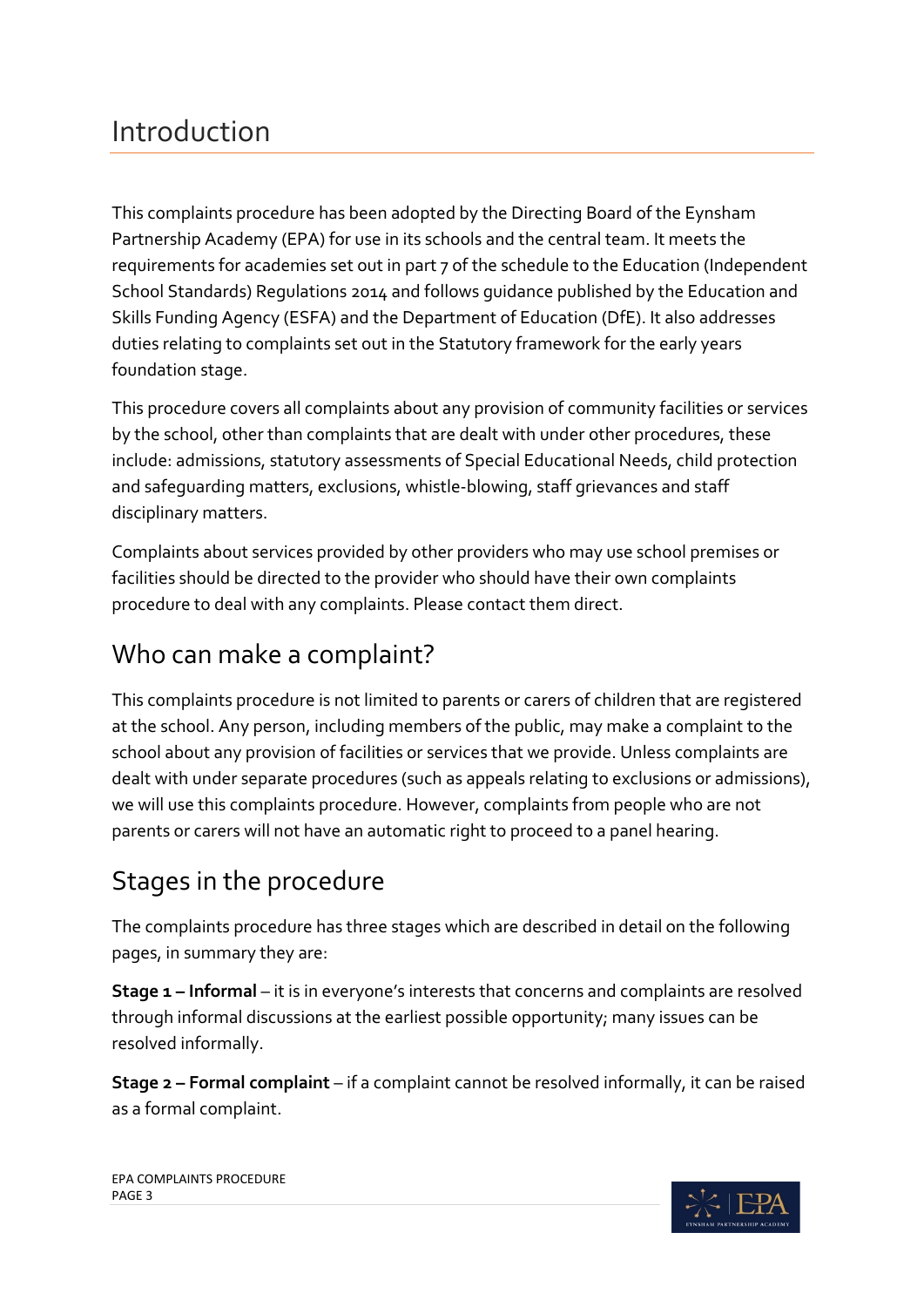**Stage 3 – Panel hearing** – if a complainant is dissatisfied with the outcome of stage 2 they can request that their complaint is considered by a panel which must include at least one member who is independent of the management and running of the school.

#### <span id="page-3-0"></span>The difference between a concern and a complaint

A concern may be defined as 'an expression of worry or doubt over an issue considered to be important for which reassurances are sought'.

A complaint may be defined as 'an expression of dissatisfaction however made, about actions taken or a lack of action'.

It is in everyone's interest that concerns and complaints are resolved at the earliest possible stage. Many issues can be resolved informally (Stage 1), without the need to use the formal stages of the complaints procedure (Stages 2 and 3). We take concerns seriously and will make every effort to resolve the matter as quickly as possible.

If you have difficulty discussing a concern with a particular member of staff, we will respect your views. In these cases, the headteacher will refer you to another staff member. Similarly, if the member of staff directly involved feels unable to deal with a concern, the headteacher will refer you to another staff member. The member of staff may be more senior but does not have to be. The ability to consider the concern objectively and impartially is more important.

We understand however, that there are occasions when people would like to raise their concerns formally. In this case, the School will attempt to resolve the issue internally, through the stages outlined within this complaints procedure.

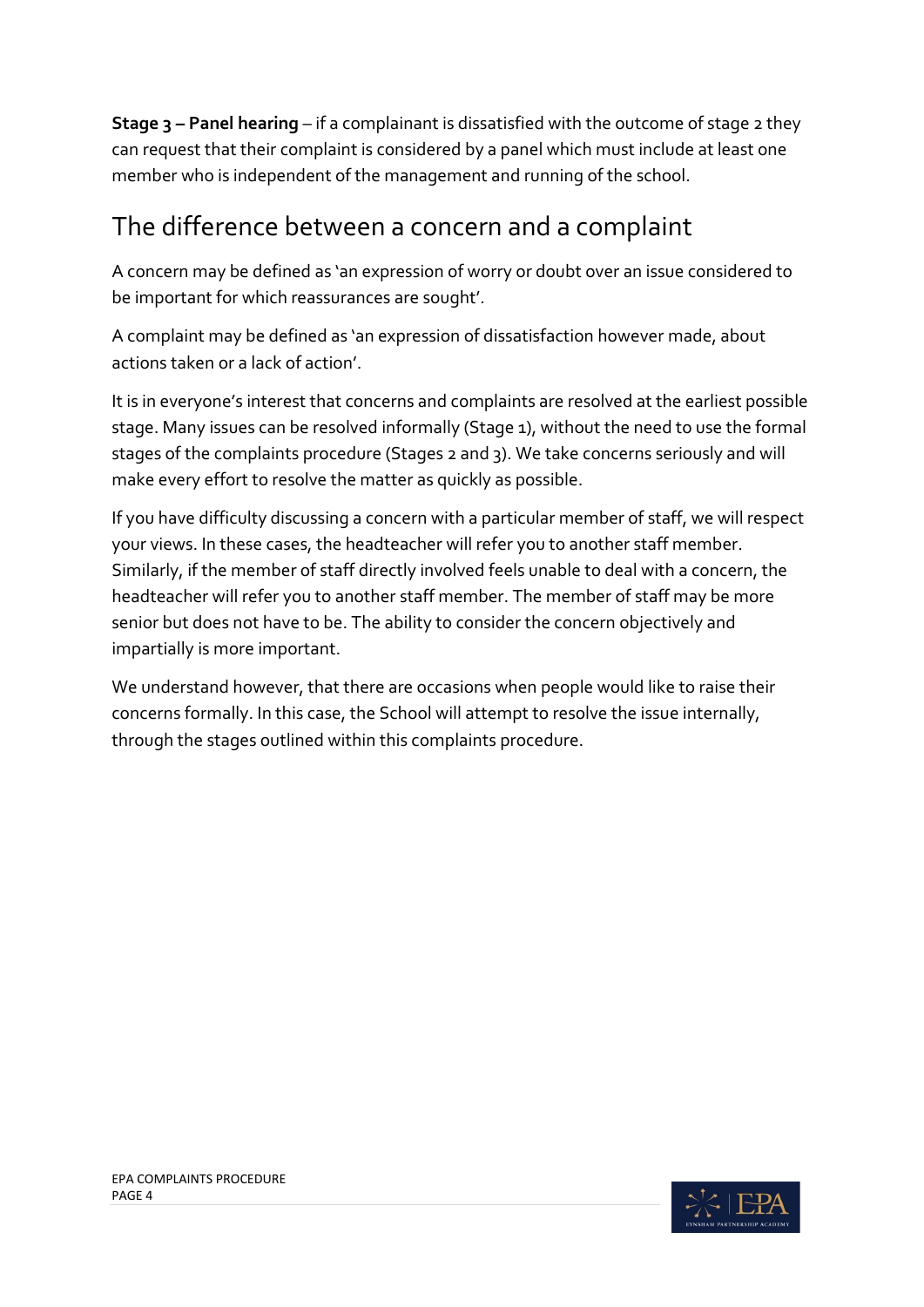- <span id="page-4-0"></span>1. A concern or complaint can be made in person, in writing or by telephone. They may also be made by a third party acting on behalf on a complainant, as long as they have appropriate consent to do so.
- 2. Concerns should first be raised informally with the member of staff most closely involved, for example the class teacher or headteacher. If the issue remains unresolved, the next step is to make a formal complaint.
- 3. Complainants should not approach individual governors to raise concerns or complaints. They have no power to act on an individual basis and it may also prevent them from considering complaints at Stage 3 of the procedure.

# <span id="page-4-1"></span>Complaints about the school

- 4. Complaints about school staff (except the headteacher) should be made in the first instance, to the Headteacher via the school office.
- 5. Complaints that involve or are about the headteacher should be addressed to the Chair of the Local Governing Body, via the school office.
- 6. Complaints about the Chair of Governors, any individual governor or the whole governing body should be addressed to the Clerk to the Local Governing Body via the school office.
- 7. In all cases, please mark complaints Private and Confidential.

### <span id="page-4-2"></span>Complaints about the EPA

- 8. This procedure should also be used to raise complaints about the EPA. Complaints should be addressed as described below.
- 9. Complaints about the EPA Central Team should be addressed to the Chief Executive Officer of the EPA[, CEO@epa-mat.org](mailto:CEO@epa-mat.org) or via the Central Team office at Bartholomew School.
- 10. Complaints that involve the EPA CEO should be addressed to the Chair of the Directing Board [chair@epa.mat.org](mailto:chair@epa.mat.org) or via the Central Team office at Bartholomew School.
- 11. Complaints about the Chair of the Directing Board, any individual director or the whole directing body should be addressed to the Clerk to the Directing Board via

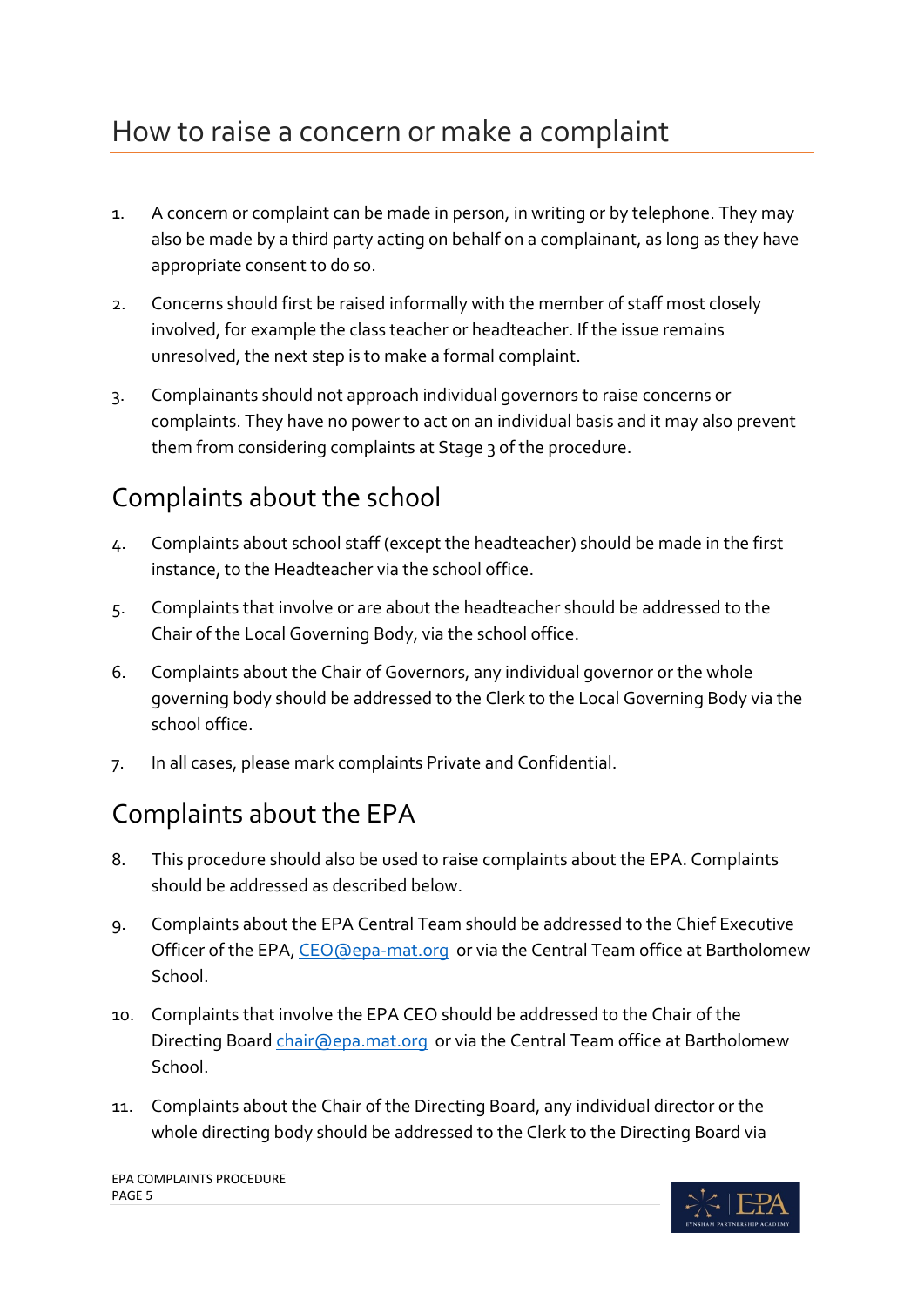the Central Team office at Bartholomew School.

- 12. In all cases, please mark complaints Private and Confidential.
- 13. **NOTE:** To avoid unnecessary repetition in the rest of this procedure if a complaint is about the EPA the following substitutions should be made: 'EPA' to replace 'school'; 'Chief Executive Officer (CEO)' to replace 'Headteacher'; 'Chair of the Directing Board' to replace 'Chair of the Local Governing Body', 'director' to replace' governor' and so on.

# <span id="page-5-0"></span>All complaints

- 14. A complaint form is included at the end of this procedure (Annex D). It will help us to deal promptly with your complaint if you use this to set out the details of your complaint. If you require help in completing the form, please contact the school office. You can also ask third party organisations like the Citizens Advice to help you.
- 15. In accordance with equality law, we will consider making reasonable adjustments if required, to enable complainants to access and complete this complaints procedure. For instance, providing information in alternative formats, assisting complainants in raising a formal complaint or holding meetings in accessible locations.

### <span id="page-5-1"></span>Anonymous complaints

16. We will not normally investigate anonymous complaints. However, the Headteacher or Chair of Governors, if appropriate, will determine whether the complaint warrants an investigation.

# <span id="page-5-2"></span>Time scales

17. You must raise the complaint within three months of the incident or, where a series of associated incidents have occurred, within three months of the last of these incidents. We will consider complaints made outside of this time frame only if exceptional circumstances apply.

# <span id="page-5-3"></span>Complaints received outside of term time

18. We will consider complaints made outside of term time to have been received on the first school day after the holiday period.

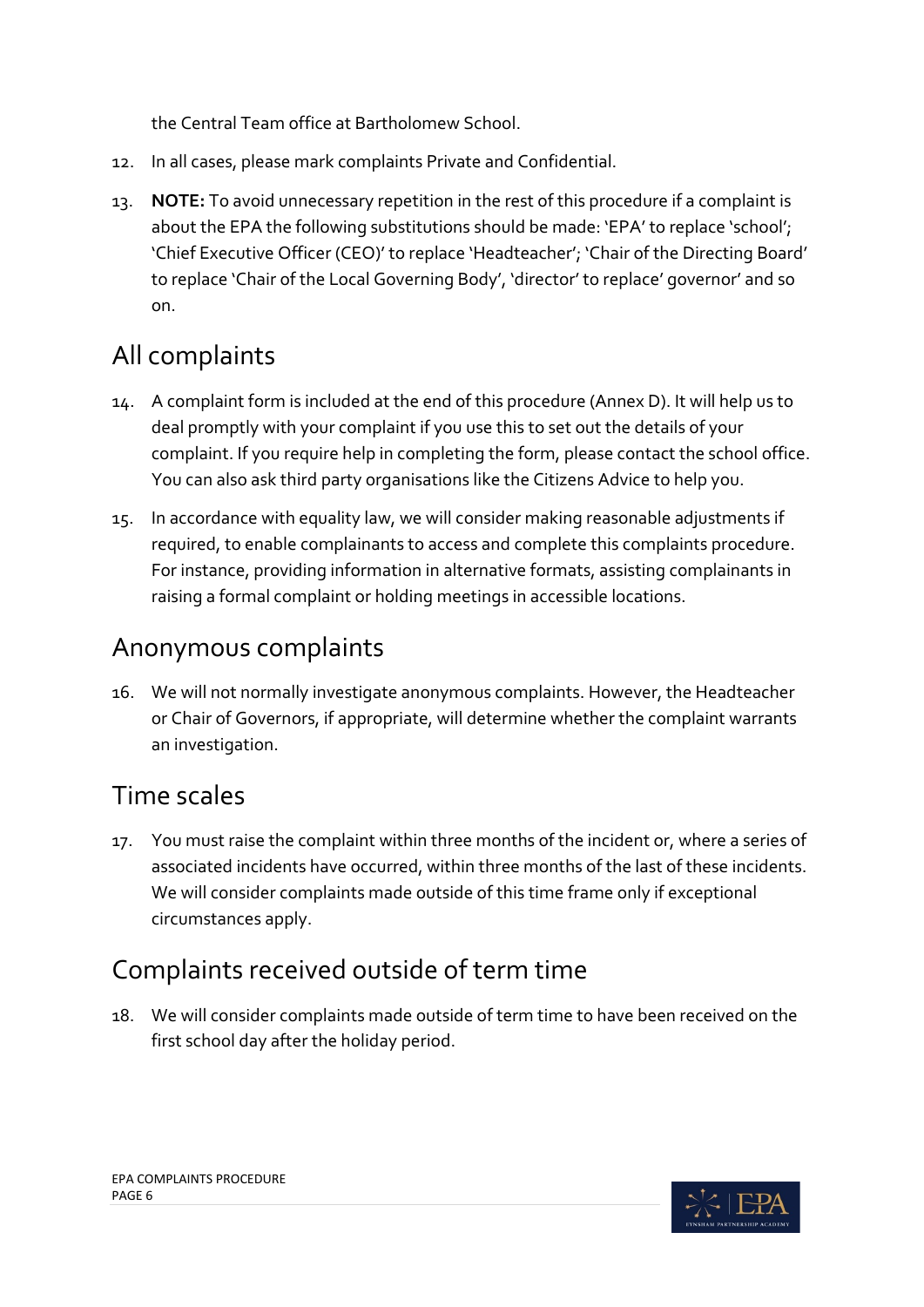### <span id="page-6-0"></span>Persistent or serial complaints

- 19. There may be occasions when, despite all stages of the complaints procedure having been followed, the complainant remains dissatisfied. If a complainant tries to re-open the same issue, they will be informed in writing that the procedure has been completed and that the matter is now closed.
- 20. If the complainant writes again on the same issue, the correspondence may be recognised as 'serial' or 'persistent' and we may choose not to respond. Should the complainant raise a new, separate complaint it will be responded to in accordance with the complaints procedure. The application of a 'serial or persistent' marking is against the subject or complaint itself rather than the complainant.

### <span id="page-6-1"></span>Investigation by other bodies

- 21. If other bodies are investigating aspects of the complaint, for example the police, local authority safeguarding team or a Tribunal, this may impact on our ability to adhere to the timescales within this procedure or result in the procedure being suspended until those public bodies have completed their investigations.
- 22. If a complainant commences legal action against the school in relation to their complaint, we will consider whether to suspend the complaints procedure in relation to their complaint until those legal proceedings have concluded.

# <span id="page-6-2"></span>Resolving complaints

- 23. At each stage in the procedure, our aim is to resolve the complaint. If appropriate, we will acknowledge that the complaint is upheld in whole or in part.
- 24. In addition, we may offer one or more of the following:
	- **an explanation**
	- an admission that the situation could have been handled differently or better
	- an assurance that we will try to ensure the event complained of will not recur
	- an explanation of the steps that have been or will be taken to help ensure that it will not happen again and an indication of the timescales within which any changes will be made
	- an undertaking to review school policies in light of the complaint
	- an apology.

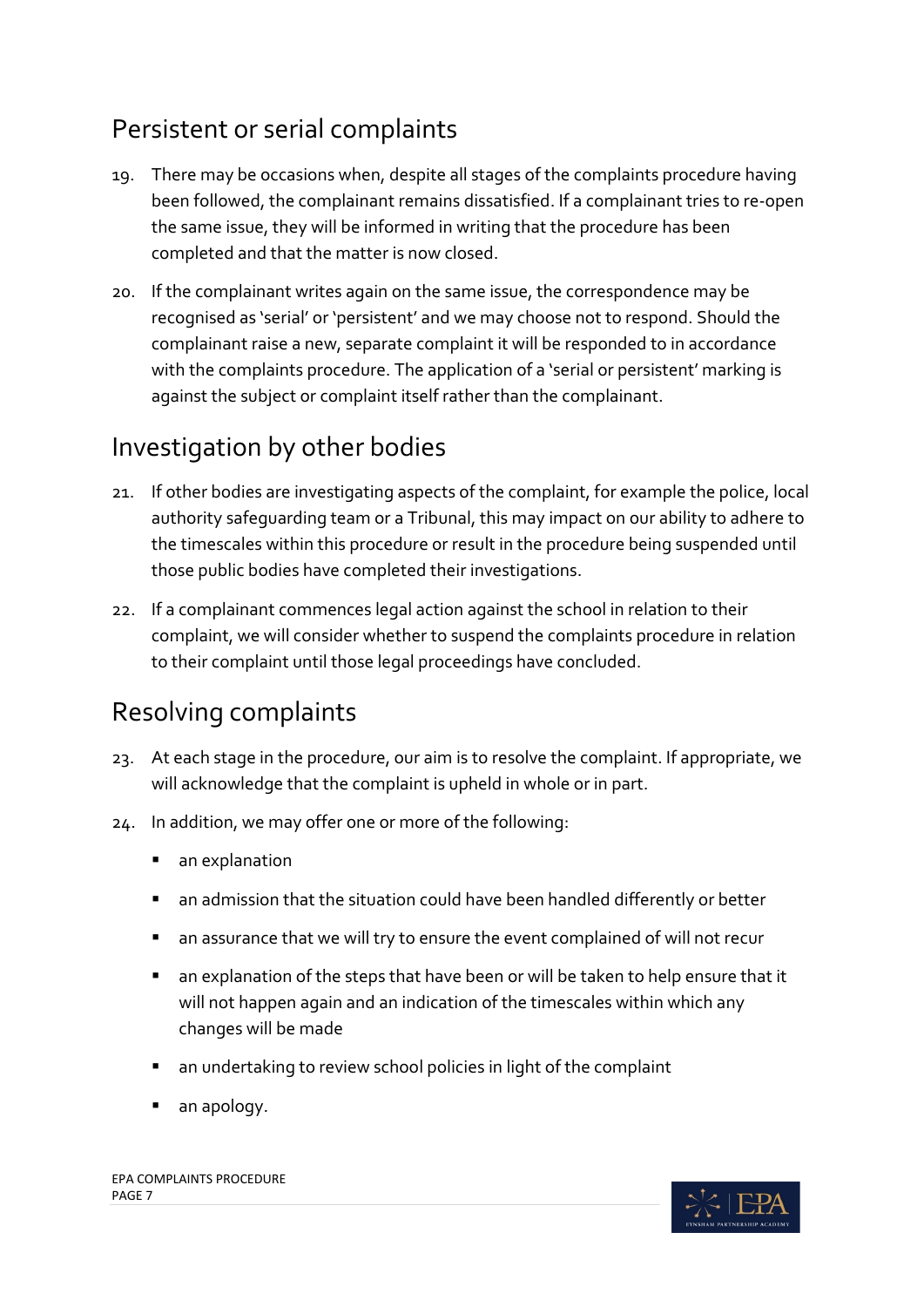### <span id="page-7-0"></span>Mediation

- 25. Mediation is an effective way of resolving disputes and helps avoid matters escalating to formal procedures.
- 26. Mediators do not make judgments or determine outcomes they ask questions that help uncover underlying problems, assist the parties to understand each other's point of view and help them look at options for resolving their dispute.
- 27. If at any time the complainant or the headteacher feel that mediation would help resolve the complaint, this can be arranged.

### <span id="page-7-1"></span>Withdrawal of a complaint

28. If a complainant wants to withdraw their complaint, we will ask them to confirm this in writing.

#### <span id="page-7-2"></span>Stage 1 – informal

- 29. Our aim is to resolve the majority of issues through informal discussion and to respond as quickly as possible, usually within 10 school days.
- 30. Concerns should first be raised with the member of staff most closely involved, for example the class teacher.
- 31. If the initial discussion does not provide a satisfactory outcome an informal complaint can be made to the headteacher.
- 32. If the headteacher considers that they can do no more to resolve the complaint they should state this and advise the complainant that if they are not satisfied they can make a formal complaint to the Chair of Governors.

# <span id="page-7-3"></span>Stage 2 – formal complaint

- 33. Formal complaints must be made to the Headteacher (unless they are about the headteacher), via the school office. This may be done in person, in writing (preferably on the Complaint Form in Annex D), or by telephone.
- 34. The headteacher will record the date the complaint is received and will acknowledge receipt of the complaint in writing (either by letter or email) within 5 school days.
- 35. The headteacher will seek to clarify the nature of the complaint if necessary, ask what remains unresolved and what outcome the complainant would like to see. The headteacher will consider whether a face to face meeting is the most appropriate way of doing this.

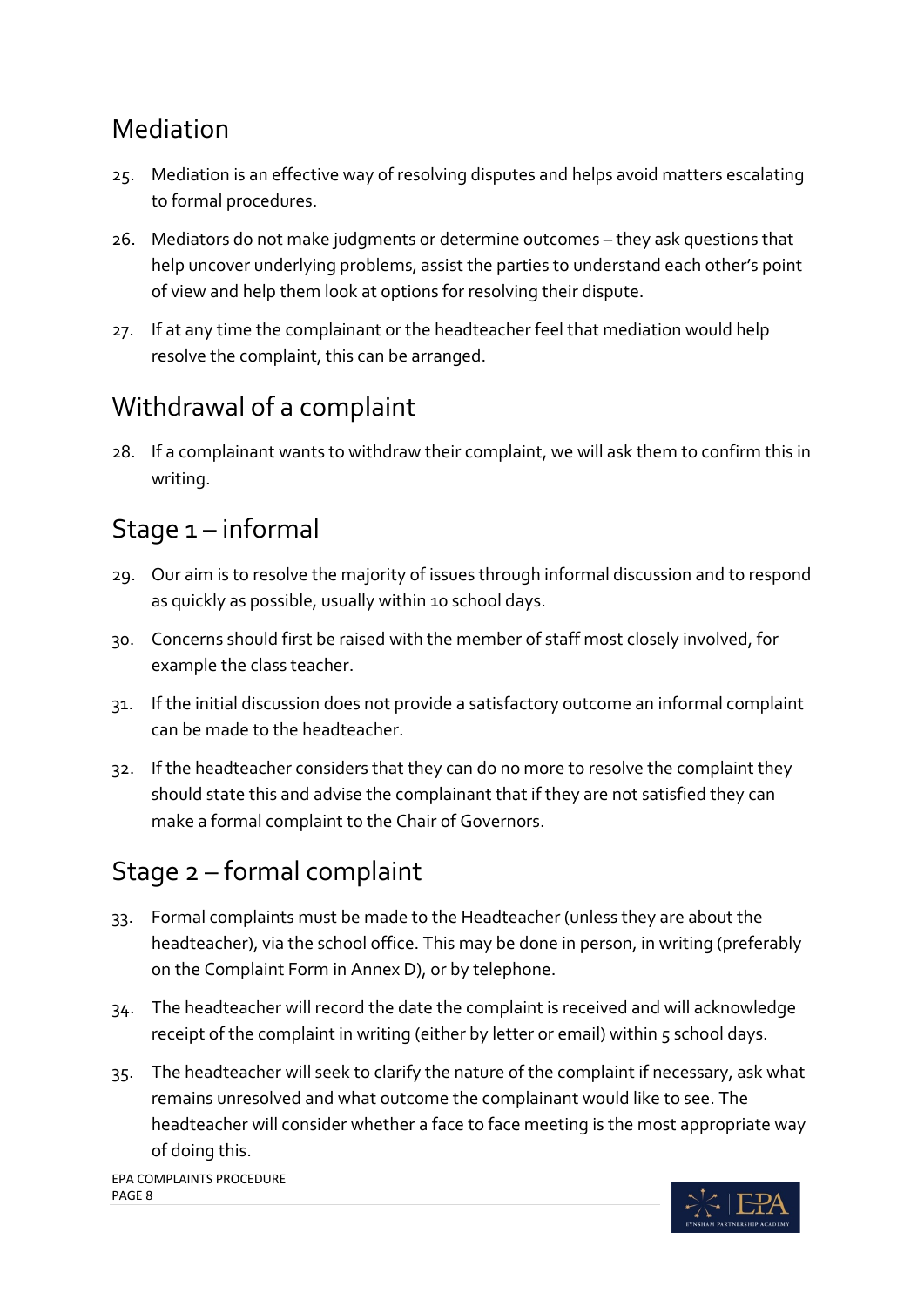- 36. The headteacher may appoint an investigator to investigate the complaint on their behalf, however, they may not delegate the decision to the investigator.
- 37. During the investigation, the headteacher (or investigator) will:
	- **E** as necessary, interview those involved in the matter and/or those complained of, allowing them to be accompanied if they wish;
	- keep a written record of any meetings/interviews in relation to their investigation.
- 38. At the conclusion of their investigation, the headteacher will provide a formal written response within 10 school days of acknowledgment of receipt of the complaint.
- 39. If the headteacher is unable to meet this deadline, they will provide the complainant with an update and revised response date.
- 40. The response will detail any actions taken to investigate the complaint and provide a full explanation of the decision made and the reason(s) for it. Where appropriate, it will include details of actions the school will take to resolve the complaint.
- 41. The headteacher will advise the complainant how to escalate their complaint should they remain dissatisfied with the outcome of Stage 2.
- 42. If the complaint is about the headteacher, or a member of the governing body (including the Chair or Vice-Chair), a suitably skilled governor will be appointed to complete all the actions at Stage 2.
- 43. Complaints about the headteacher or member of the governing body must be made to the Clerk, via the school office.
- 44. If the complaint is:
	- **E** jointly about the Chair and Vice Chair or
	- the entire governing body or
	- the majority of the governing body

Stage 2 will be considered by an independent investigator appointed by the Directing Board. At the conclusion of their investigation, the independent investigator will provide a formal written response.

# <span id="page-8-0"></span>Stage 3 – governor panel hearing

45. If the complainant is dissatisfied with the outcome at Stage 2 and wishes to take the matter further, they can escalate the complaint to Stage  $3 - a$  meeting with members of the local governing body's complaints committee, which will be formed of three,

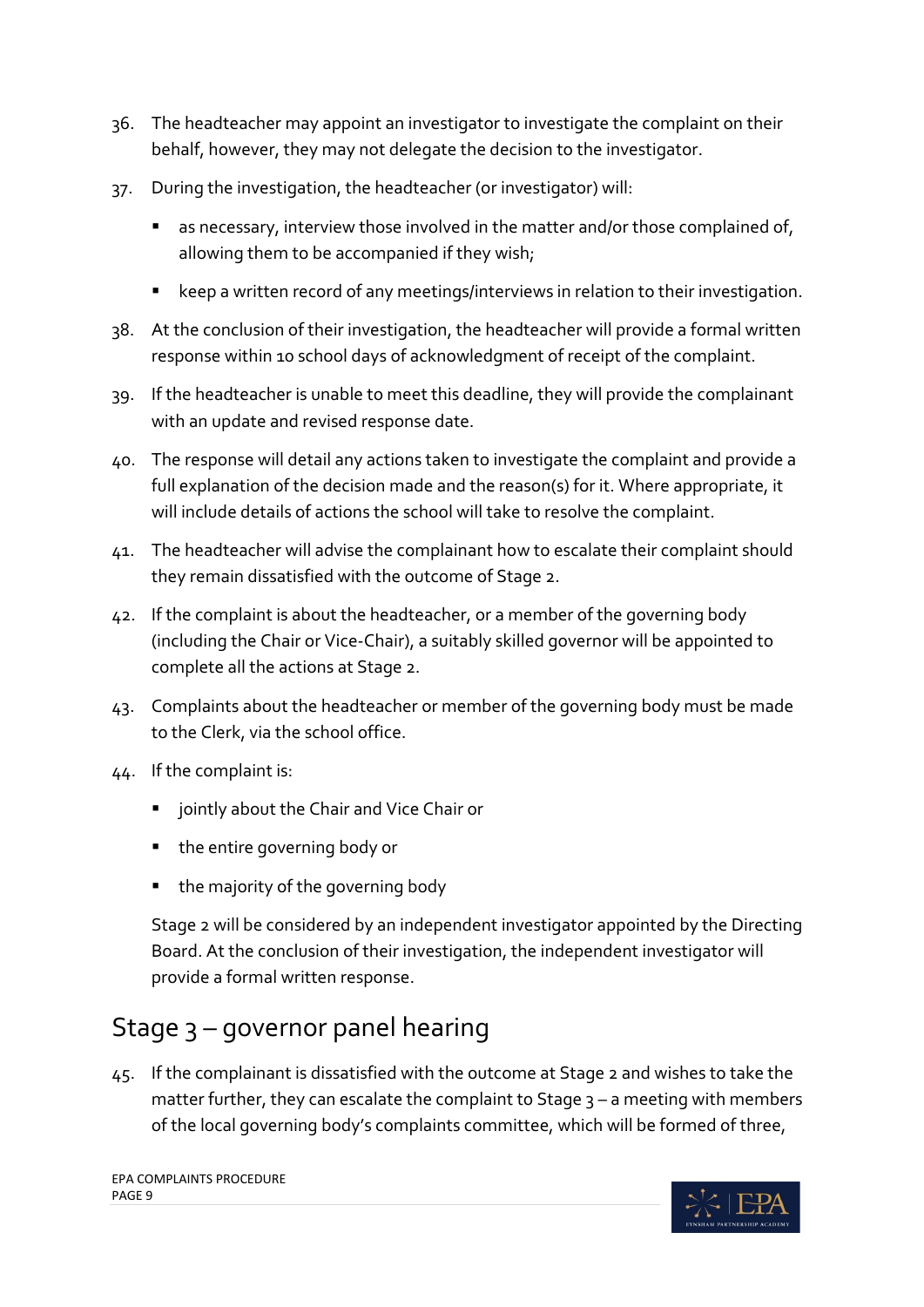impartial members, one of whom must be independent of the management and running of the school. This is the final stage of the complaints procedure.

- 46. A request to escalate to Stage 3 must be made to the Clerk, via the school office, within 10 school days of receipt of the Stage 2 response.
- 47. The Clerk will record the date the complaint is received and acknowledge receipt of the complaint in writing (either by letter or email) within 5 school days.
- 48. Requests received outside of this time frame will only be considered if exceptional circumstances apply.
- 49. The Clerk will write to the complainant to inform them of the date of the meeting. They will aim to convene a meeting within 15 school days of acknowledgement of receipt of the Stage 3 request. If this is not possible, the Clerk will provide an anticipated date and keep the complainant informed.
- 50. If the complainant rejects the offer of three proposed dates, without good reason, the Clerk will decide when to hold the meeting. It will then proceed in the complainant's absence on the basis of written submissions from both parties.
- 51. The complaints committee will consist of at least three members with no prior involvement or knowledge of the complaint. Prior to the meeting, they will decide amongst themselves who will act as the Chair of the Complaints Committee. If sufficient governors from the school are not available, the Clerk will source any additional, independent governors through another local school, in order to make up the committee. Alternatively, an entirely independent committee may be convened to hear the complaint at Stage 3.
- 52. The committee will invite the complainant and a representative of the school, normally the headteacher, to the meeting, they will also have the opportunity to make written representations.
- 53. When the complainant is invited to attend the meeting, they will be informed that they may be accompanied by a relative or friend to provide them with support. Generally, we do not encourage either party to bring legal representatives to the committee meeting.
- 54. Complaints about staff conduct will not generally be handled under this complaints procedure. Complainants will be advised that any staff conduct complaints will be considered under staff disciplinary procedures, if appropriate, but outcomes will not be shared with them.
- 55. Representatives from the media are not permitted to attend the meeting.

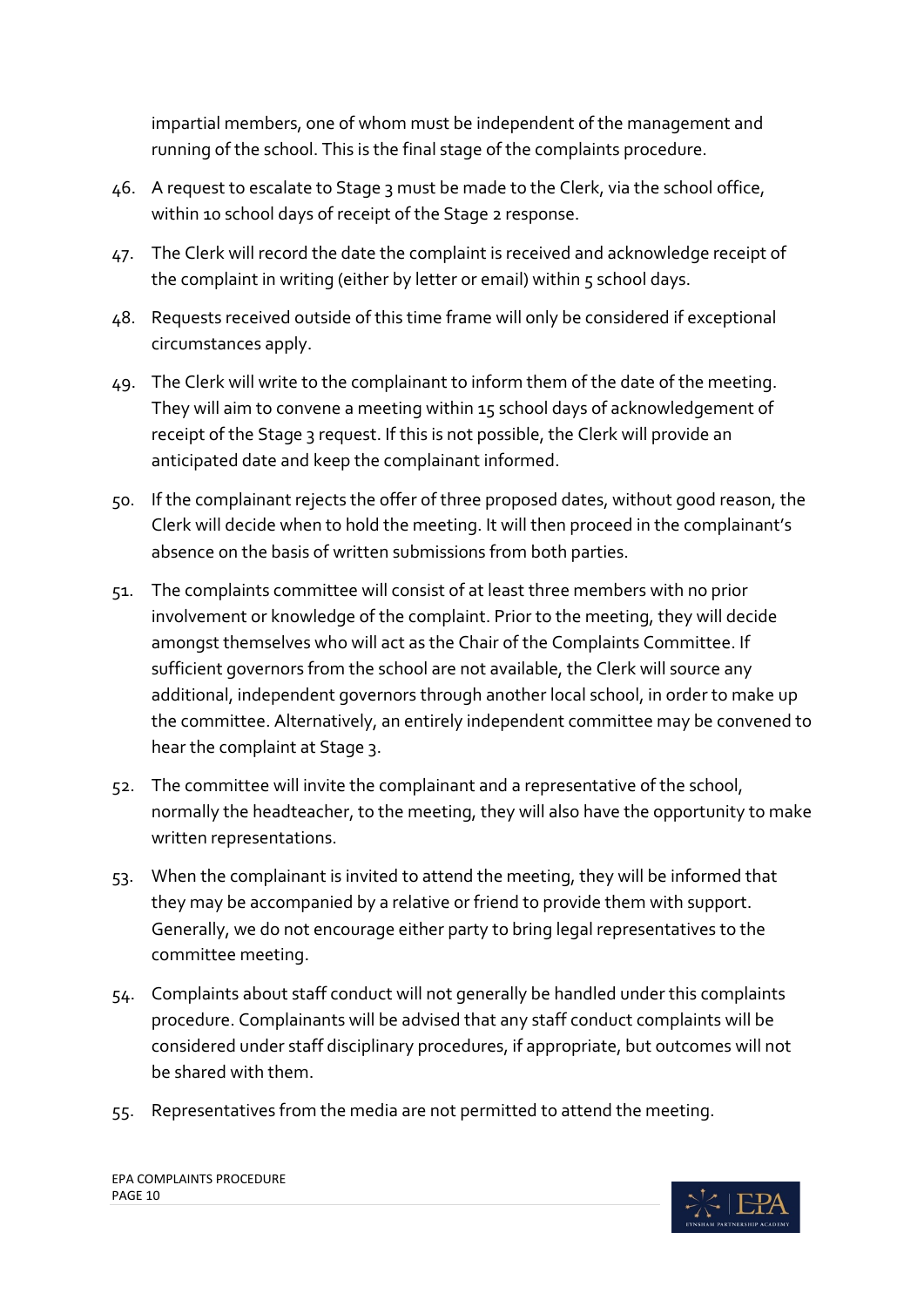- 56. At least 5 school days before the meeting, the Clerk will:
	- confirm and notify the complainant of the date, time and venue of the meeting, ensuring that, the dates are convenient to all parties and that the venue and proceedings are accessible;
	- request copies of any further written material to be submitted to the committee in time for it to be circulated before the meeting.
- 57. Any written material will be circulated to all parties before the date of the meeting.
- 58. The committee will not normally accept, as evidence, recordings of conversations that were obtained covertly and without the informed consent of all parties being recorded.
- 59. The committee will not review any new complaints at this stage or consider evidence unrelated to the initial complaint. New complaints must be dealt with from Stage 2 of the procedure.
- 60. The meeting will be held in private. A format for the meeting is included in Annex B
- 61. Electronic recordings of meetings or conversations are not normally permitted unless a complainant's own disability or special needs require it. Prior knowledge and consent of all parties attending must be sought before meetings or conversations take place. Consent will be recorded in any minutes taken.
- 62. The committee will consider the complaint and all the evidence presented. The committee can:
	- **•** uphold the complaint in whole or in part;
	- dismiss the complaint in whole or in part.
- 63. If the complaint is upheld in whole or in part, the committee will:
	- decide on the appropriate action to be taken to resolve the complaint;
	- where appropriate, recommend changes to the school's systems or procedures to prevent similar issues in the future.
- 64. The Chair of the Committee will provide the complainant and the headteacher with a full explanation of their decision and the reason(s) for it, in writing, within 5 school days.
- 65. The letter to the complainant will include details of how to contact the Education and Skills Funding Agency (ESFA) if they are dissatisfied with the way their complaint has been handled by the School.

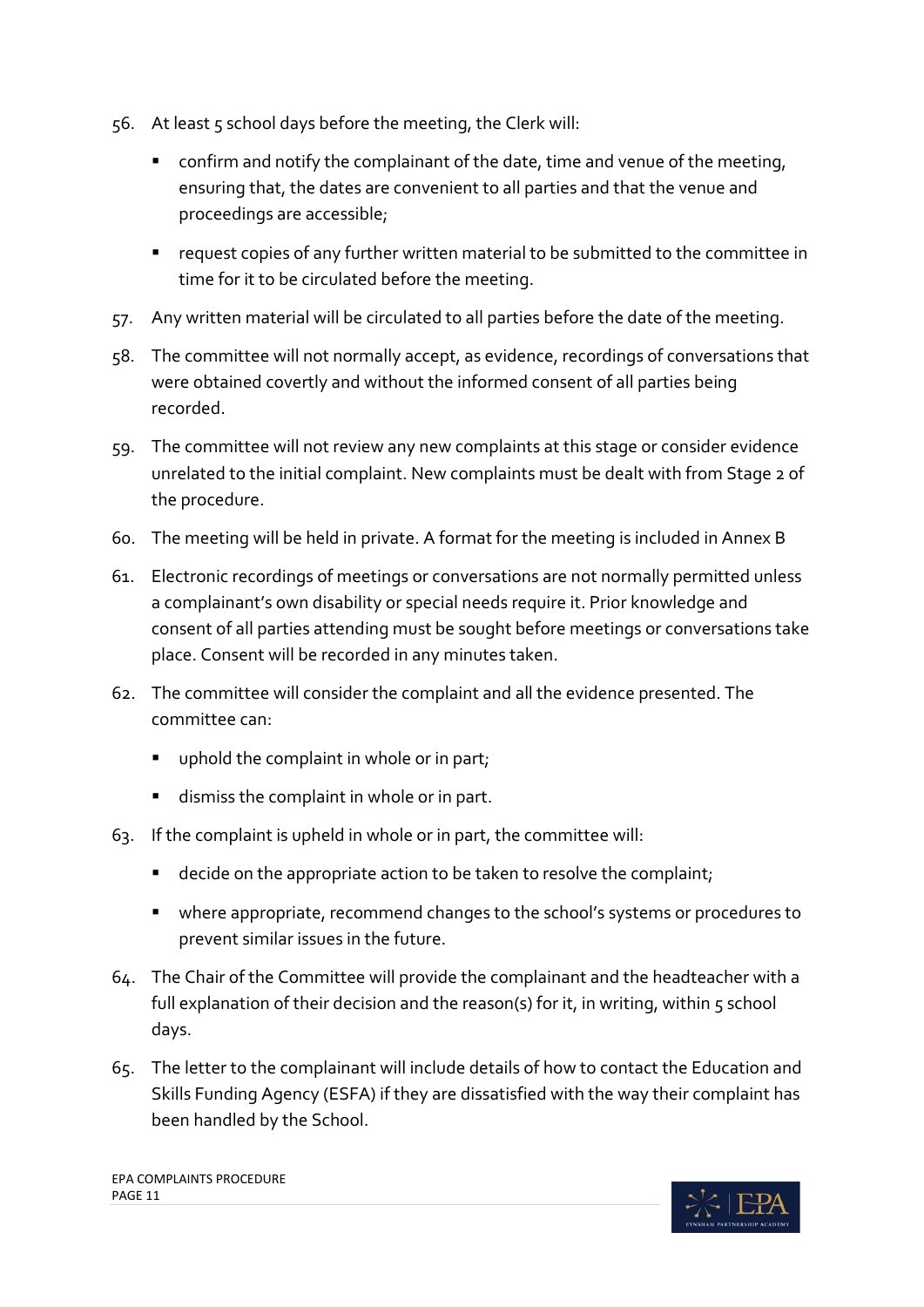- 66. A copy of the minutes of the meeting will be made available to the complainant and the headteacher within 10 school days.
- 67. If the complaint is:
	- **F** jointly about the Chair and Vice Chair or
	- the entire governing body or
	- the majority of the governing body

Stage 3 will be heard by an independent committee appointed by the Directing Board.

#### <span id="page-11-0"></span>Next steps

- 68. If the complainant believes the school did not handle their complaint in accordance with the published complaints procedure or they acted unlawfully or unreasonably in the exercise of their duties under education law, they can contact the Education and Skills Funding Agency (ESFA) after they have completed Stage 3.
- 69. Complaints about academies are dealt with by the ESFA. The ESFA will not overturn a school's decision about a complaint. However, it will look into:
	- **Whether there was undue delay, or the school did not comply with its own** complaints procedure
	- Whether the school was in breach of its funding agreement with the secretary of state
	- Whether the school has failed to comply with any other legal obligation
- 70. If the school did not deal with the complaint properly, it will be asked to re-investigate the complaint. If the school's complaints procedure is found to not meet regulations, the school will be asked to correct its procedure accordingly.
- 71. For more information or to refer a complaint, see the following webpage: <https://www.gov.uk/complain-about-school>
- 72. For more information about how complaints are handled, see the following webpage: [https://www.gov.uk/government/publications/complain-about-an](https://www.gov.uk/government/publications/complain-about-an-academy/complain-about-an-academy)[academy/complain-about-an-academy](https://www.gov.uk/government/publications/complain-about-an-academy/complain-about-an-academy)

### <span id="page-11-1"></span>Record keeping

73. The school will record the progress of all complaints, including information about actions taken at all stages, the stage at which the complaint was resolved, and the

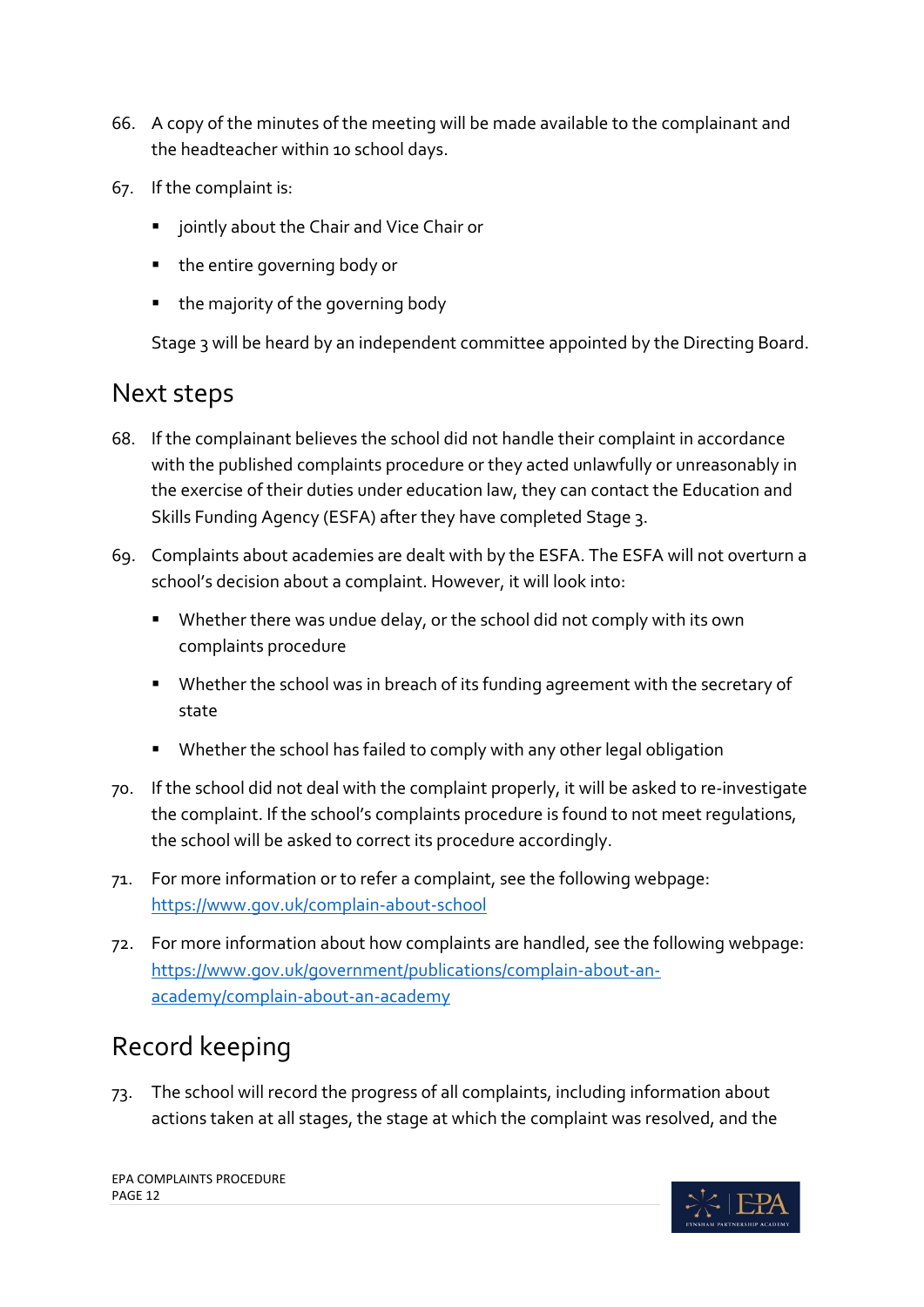final outcome. The records will also include copies of letters and emails, and notes relating to meetings and phone calls.

- 74. This material will be treated as confidential and held centrally within the school or the EPA as appropriate, and will be viewed only by those involved in investigating the complaint or on the governor panel.
- 75. This is except where the secretary of state (or someone acting on their behalf) or the complainant requests access to records of a complaint through a freedom of information (FOI) request or through a subject access request under the terms of the Data Protection Act, or where the material must be made available during a school inspection.
- 76. Records of complaints will be kept securely, only for as long as necessary and in line with data protection law, our privacy notices and record retention schedule.
- 77. The details of the complaint, including the names of individuals involved, will not be shared with the whole governing board in case a governor panel needs to be organised at a later point.

#### <span id="page-12-0"></span>Monitoring arrangements

- 78. The governing body will monitor the effectiveness of the complaints procedure in ensuring that complaints are handled properly. The governing body will track the number and nature of complaints, and review underlying issues with the headteacher where appropriate, and respecting confidentiality, to determine whether there are any improvements that the school can make to its procedures or practice to help prevent similar events in the future.
- 79. This procedure will be reviewed every three years.

February 2019

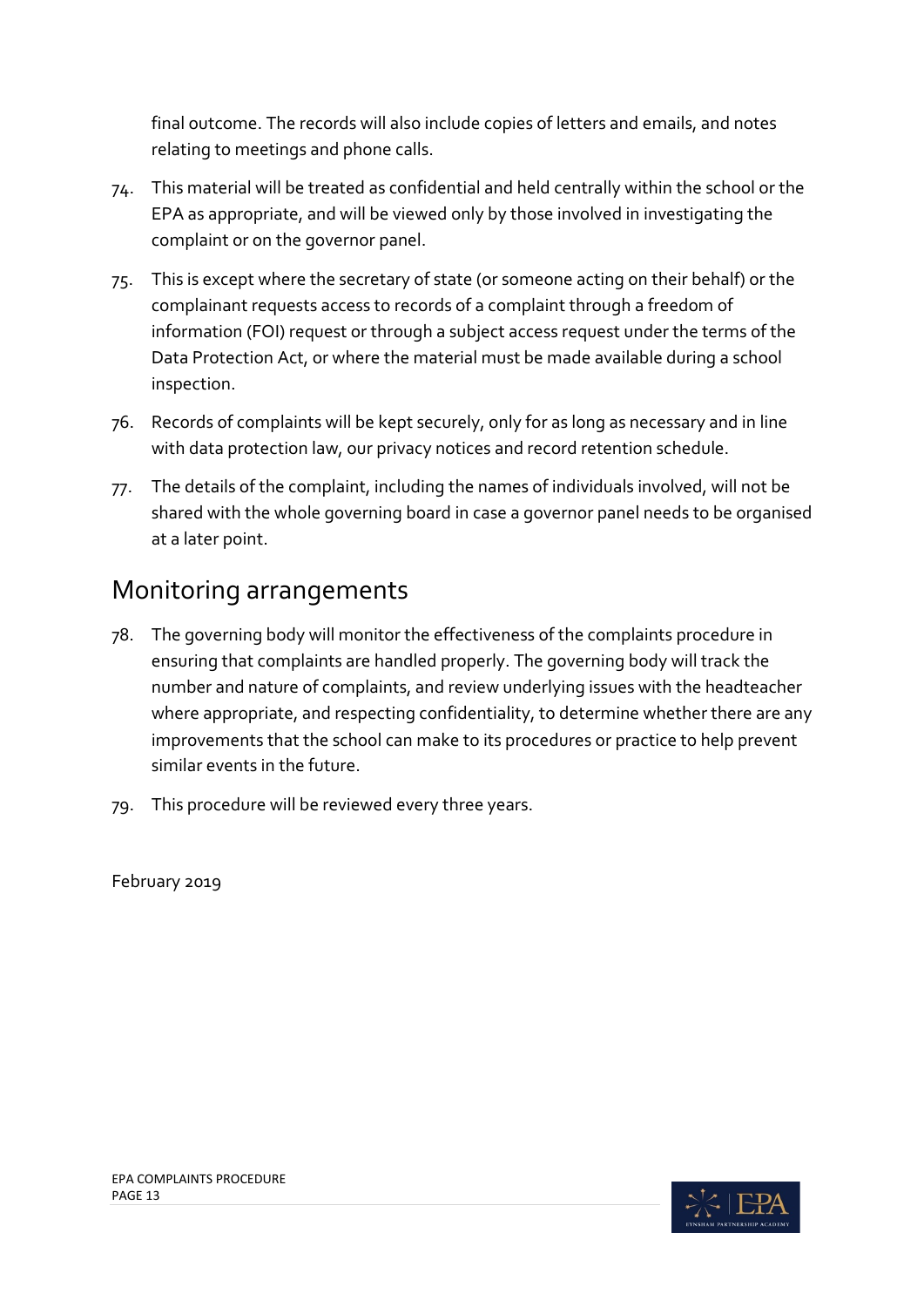# <span id="page-13-0"></span>Annex A – How to raise a concern or make a complaint



EPA COMPLAINTS PROCEDURE PAGE 14

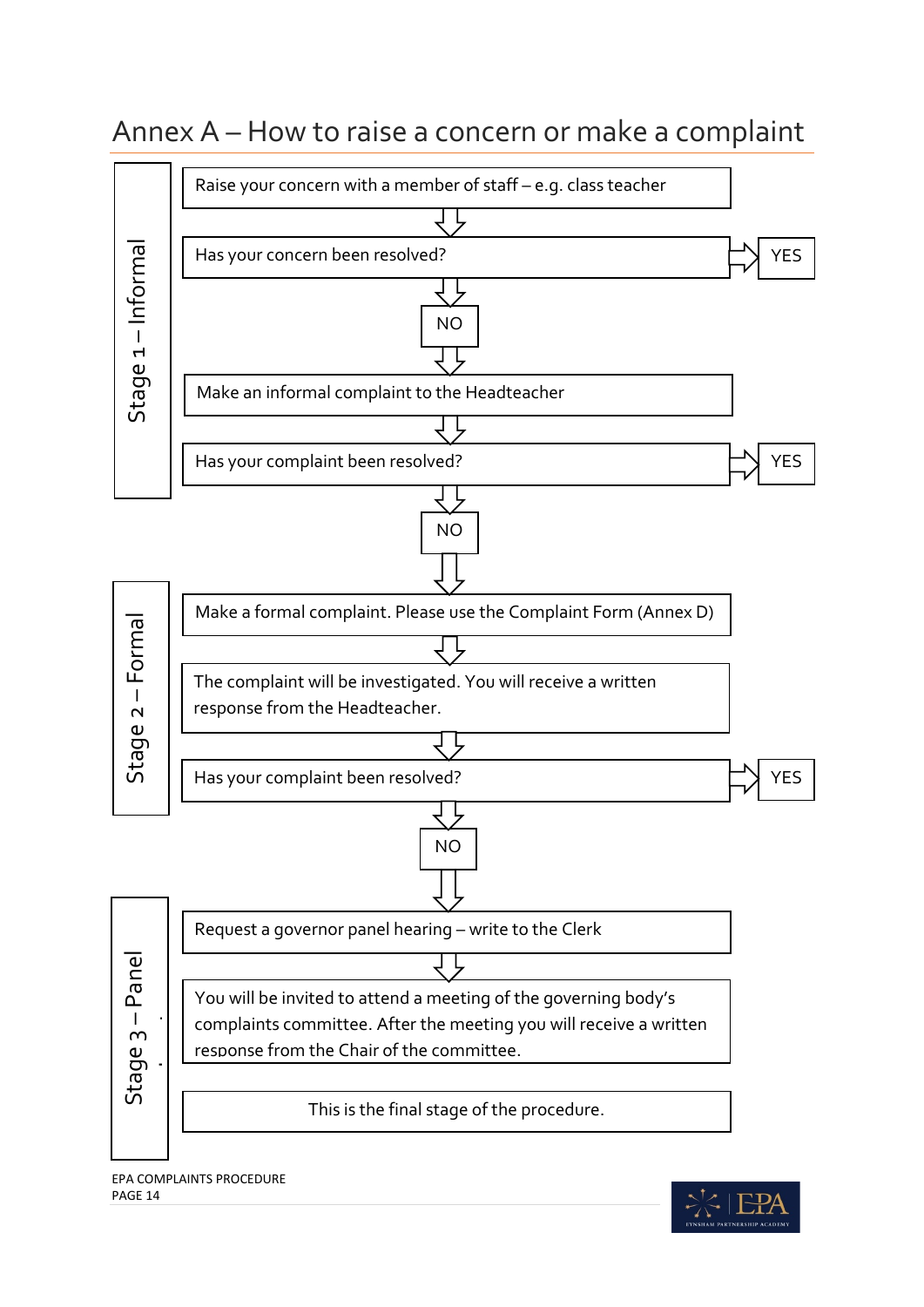- <span id="page-14-0"></span>1. The complainant and headteacher will enter the room where the hearing is taking place together.
- 2. The chair will introduce the panel members and the clerk and outline the process.
- 3. The complainant is invited to explain the complaint.
- 4. The headteacher may question the complainant.
- 5. The panel will question the complainant.
- 6. The headteacher is then invited to explain the school's actions.
- 7. The complainant may question the headteacher.
- 8. The panel will question the headteacher.
- 9. The complainant is then invited to sum up their complaint.
- 10. The headteacher is then invited to sum up the school's actions and response to the complaint.
- 11. The chair explains that both parties will hear from the panel within five school days.
- 12. The chair checks that both parties have said all they wanted to say and that they feel they have had a fair hearing. If either party says 'no' the chair should attempt to rectify that before the hearing ends.
- 13. Both parties leave together while the panel decides on the issues. The clerk will remain with the panel.

#### <span id="page-14-1"></span>**Notes**

- **The hearing should be made as unintimidating as possible to all parties.**
- Members of the panel may ask questions at any point if an immediate question will help to clarify a point.
- **The headteacher must have no contact with members of the governors'** complaints panel except when the complainant is present. This means that the

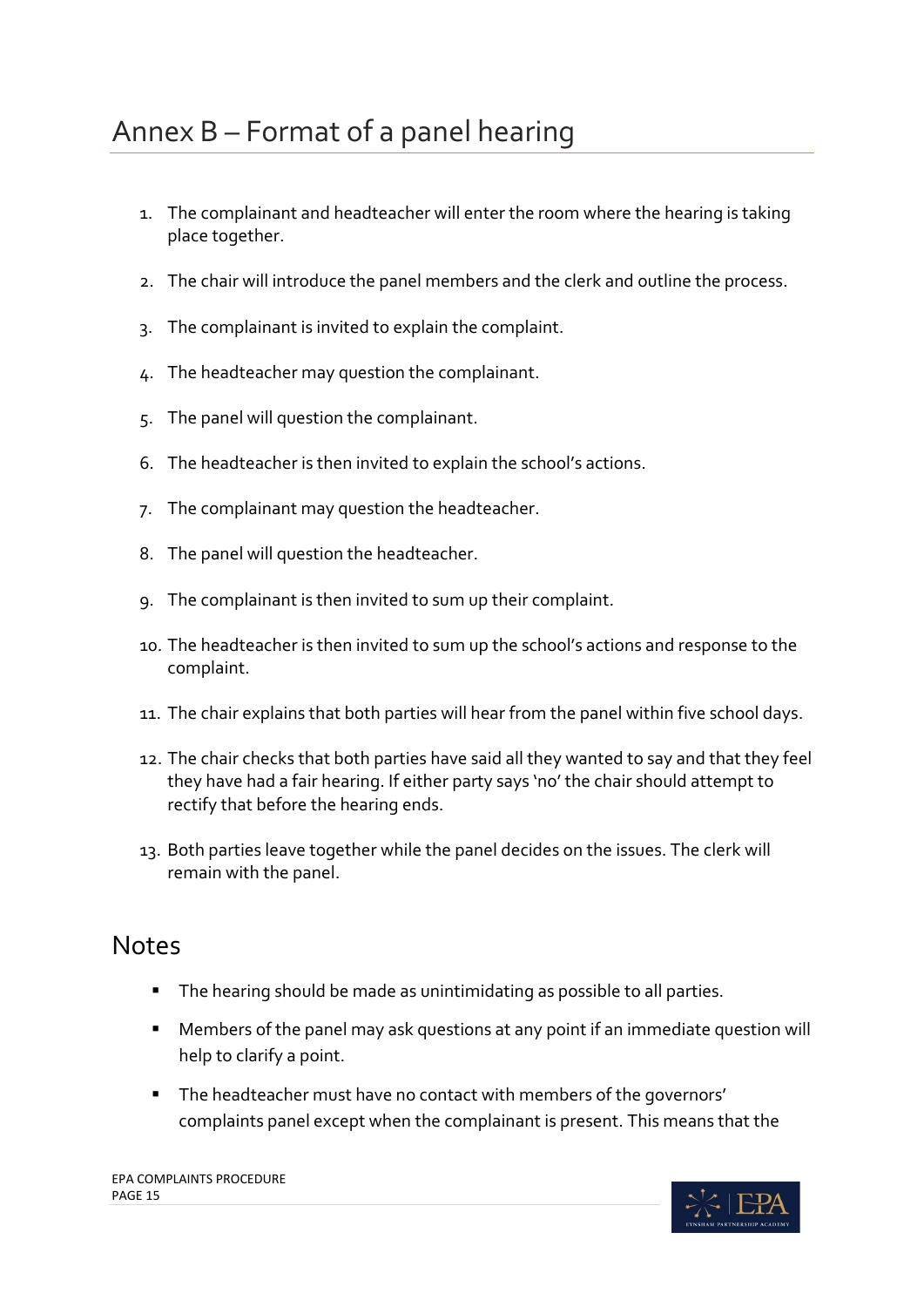complainant and the headteacher enter and leave the room where the hearing is held together.

**The Chair of the panel should discourage the introduction of fresh documentary** evidence at the hearing – there should be every encouragement to produce any evidence in advance so that both sides have time to study it. However, if new and relevant evidence is accepted by the chair, the chair will adjourn the hearing for a few minutes to allow everyone to read the document. Both parties must leave the hearing room during the adjournment.

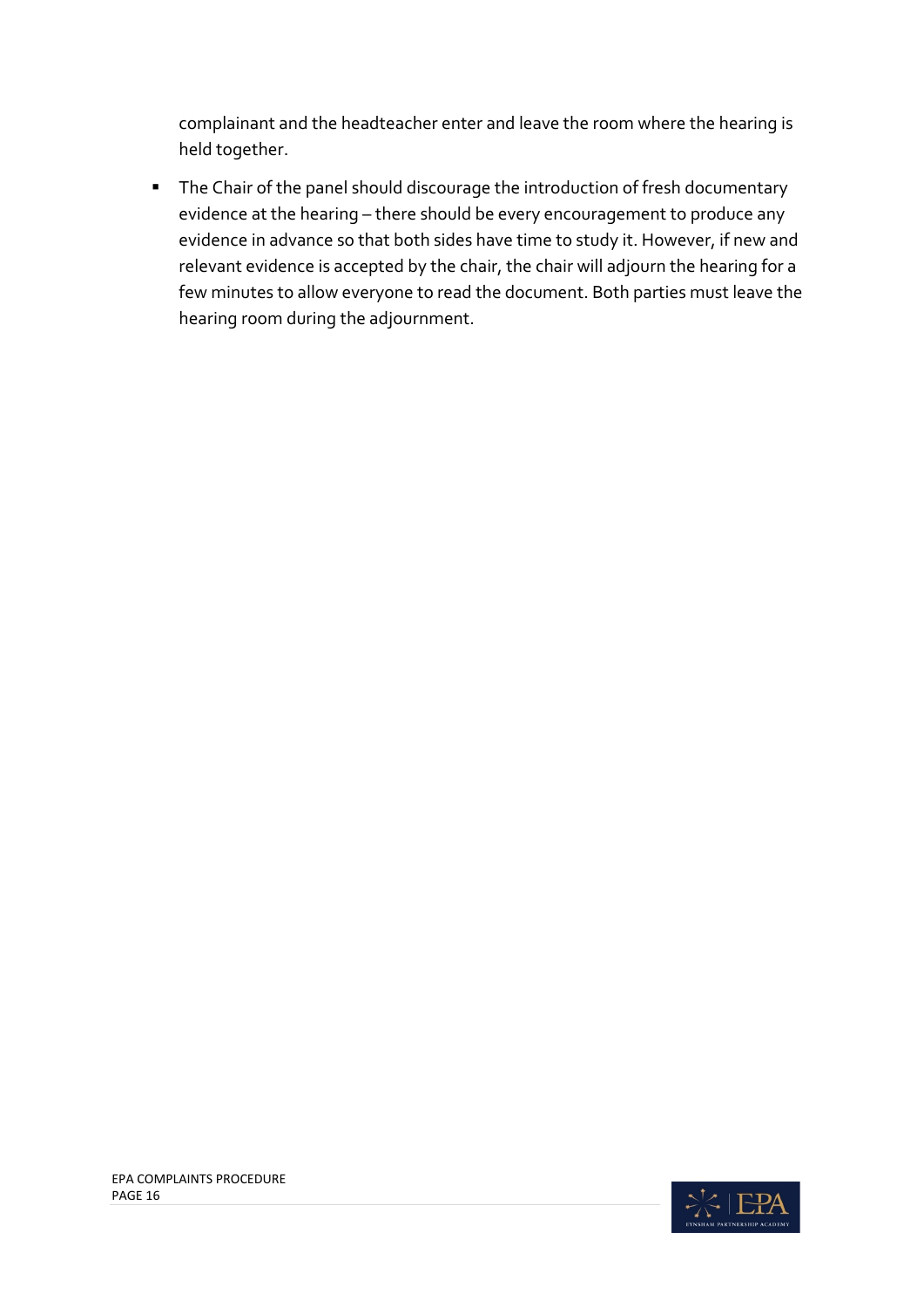# <span id="page-16-0"></span>Annex C – Roles and Responsibilities

### <span id="page-16-1"></span>Complainant

The complainant will receive a more effective response to the complaint if they:

- explain the complaint in full as early as possible
- co-operate with the school in seeking a solution to the complaint
- **F** respond promptly to requests for information or meetings or in agreeing the details of the complaint
- ask for assistance as needed
- **treat all those involved in the complaint with respect**
- refrain from publicising the details of their complaint on social media and respect confidentiality.

#### <span id="page-16-2"></span>Investigator

The investigator's role is to establish the facts relevant to the complaint by providing a comprehensive, open, transparent and fair consideration of the complaint through:

- sensitive and thorough interviewing of the complainant to establish what has happened and who has been involved
- **EXT** interviewing staff and children/young people and other people relevant to the complaint
- consideration of records and other relevant information
- **analysing information**
- **I** liaising with the complainant as appropriate to clarify what the complainant feels would put things right.

The investigator should:

- conduct interviews with an open mind and be prepared to persist in the questioning
- keep notes of interviews or arrange for an independent note taker to take notes of the meeting
- ensure that any papers produced during the investigation are kept securely pending any appeal

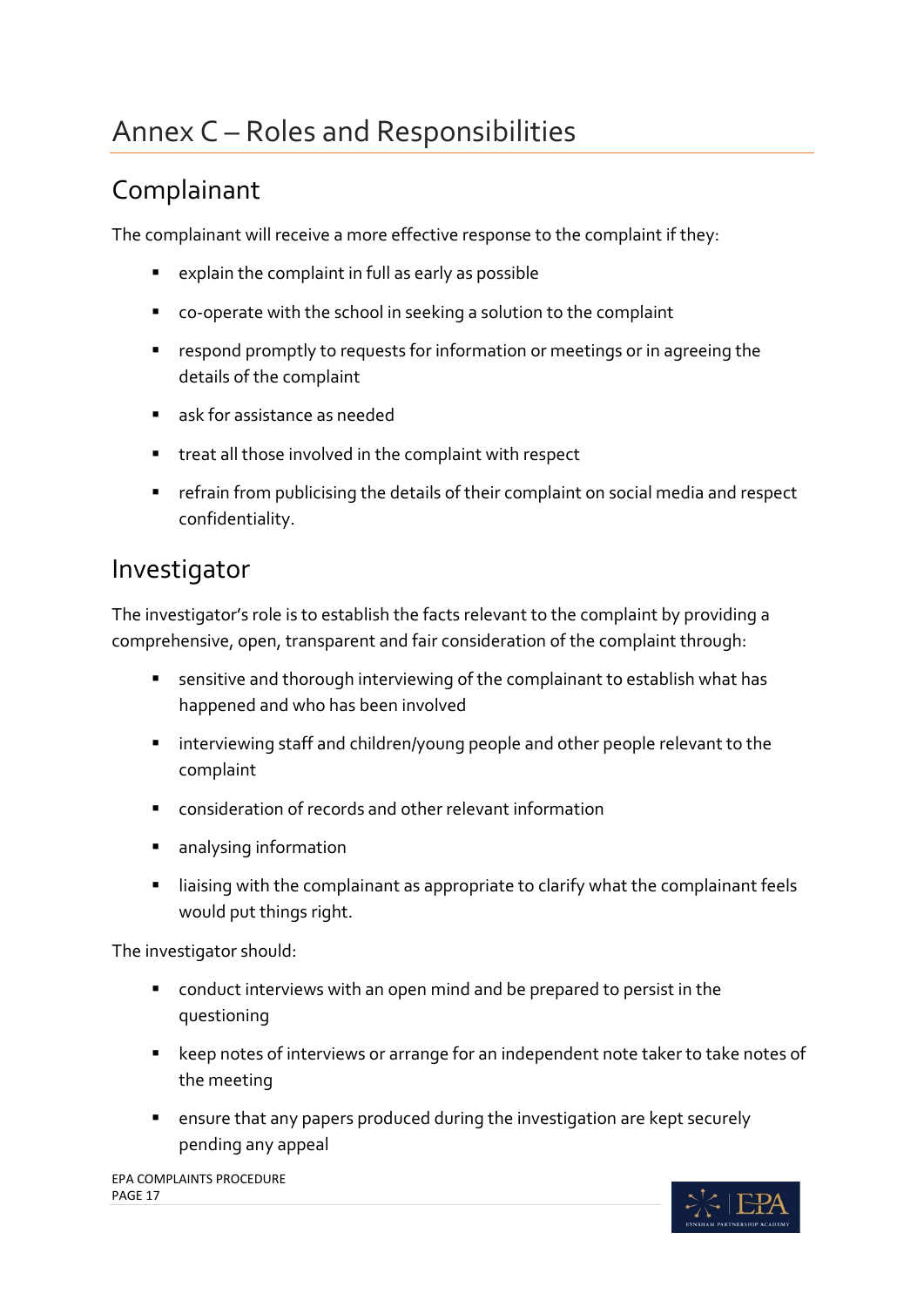- be mindful of the timescales to respond
- prepare a comprehensive report for the headteacher or complaints committee that sets out the facts, identifies solutions and recommends courses of action to resolve problems.

The headteacher or complaints committee will then determine whether to uphold or dismiss the complaint and communicate that decision to the complainant, providing the appropriate escalation details.

# <span id="page-17-0"></span>Complaints Co-ordinator

This could be the headteacher / designated complaints governor or other staff member providing administrative support

The complaints co-ordinator should:

- ensure that the complainant is fully updated at each stage of the procedure
- liaise with staff members, headteacher, Chair of Governors, and Clerk (as appropriate) to ensure the smooth running of the complaints procedure
- **•** be aware of issues regarding:
	- o sharing third party information
	- o additional support. This may be needed by complainants when making a complaint including interpretation support or where the complainant is a child or young person
- keep records.

# <span id="page-17-1"></span>Clerk to the Governing Body

The Clerk is the contact point for the complainant and the committee and should:

- ensure that all people involved in the complaints procedure are aware of their legal rights and duties, including any under legislation relating to school complaints, education law, the Equality Act 2010, the Freedom of Information Act 2000, the Data Protection Act (DPA) 2018 and the General Data Protection Regulations (GDPR)
- set the date, time and venue of the meeting, ensuring that the dates are convenient to all parties and that the venue and proceedings are accessible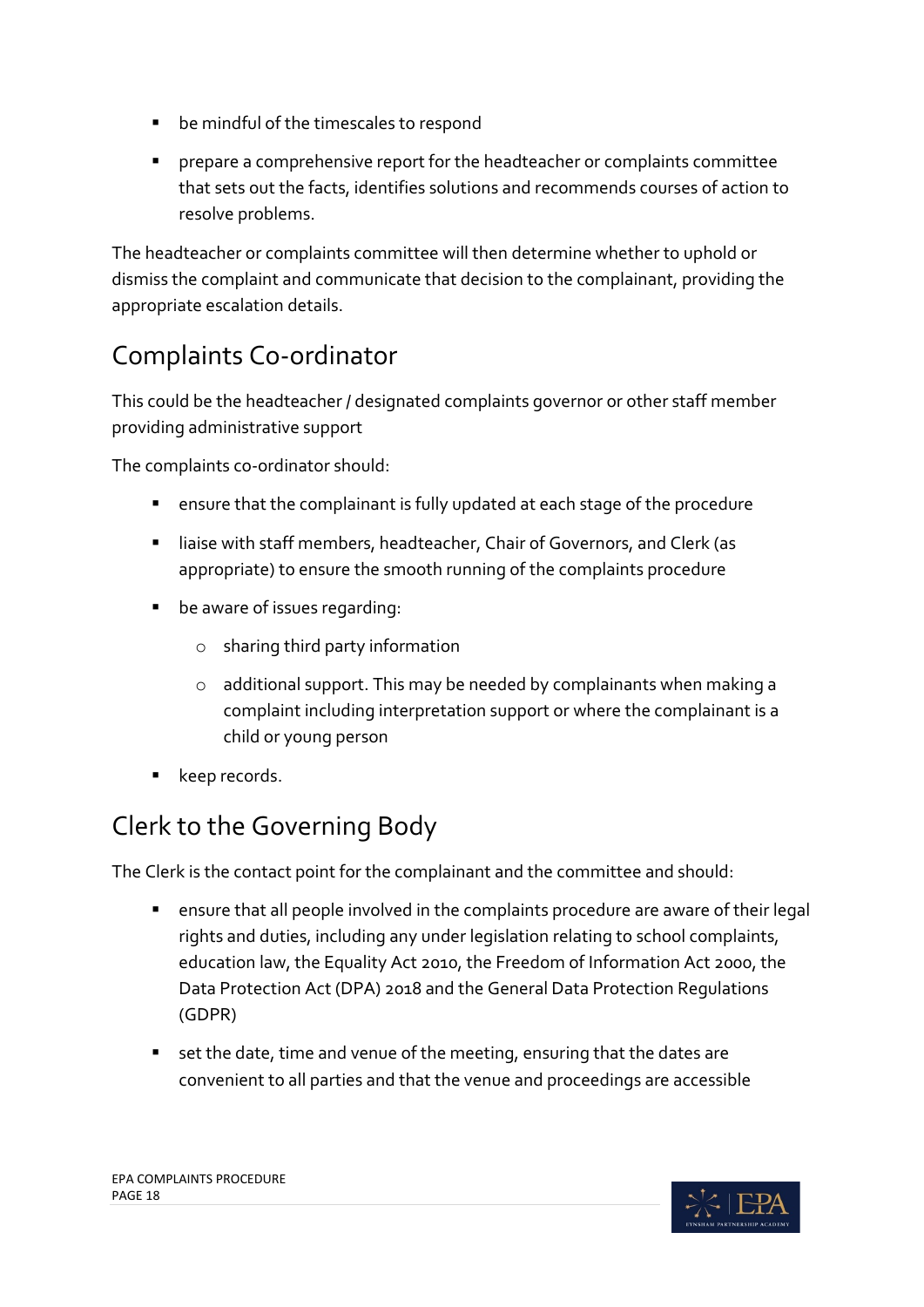- collate any written material relevant to the complaint (for example; stage 2 paperwork, school and complainant submissions) and send it to the parties in advance of the meeting within an agreed timescale
- **F** record minutes of the proceedings
- **EXEC** circulate the minutes of the meeting
- notify all parties of the committee's decision.

### <span id="page-18-0"></span>Committee Chair

The committee's chair, who is nominated in advance of the complaint meeting, should ensure that:

- both parties are asked (via the Clerk) to provide any additional information relating to the complaint by a specified date in advance of the meeting
- the meeting is conducted in an informal manner, is not adversarial, and that everyone is treated with respect and courtesy
- complainants who may not be used to speaking at such a meeting are put at ease. This is particularly important if the complainant is a child/young person
- the remit of the committee is explained to the complainant
- **The Value is in the value of the set of the set of the set of the set is exampled** it does not breach confidentiality or any individual's rights to privacy under the DPA 2018 or GDPR.
- **•** both the complainant and the school are given the opportunity to make their case and seek clarity, either through written submissions ahead of the meeting or verbally in the meeting itself
- **the issues are addressed**
- **EXEG Findings of fact are made**
- the committee is open-minded and acts independently
- no member of the committee has an external interest in the outcome of the proceedings or any involvement in an earlier stage of the procedure
- the meeting is minuted
- they liaise with the Clerk (and complaints co-ordinator, if the school has one).

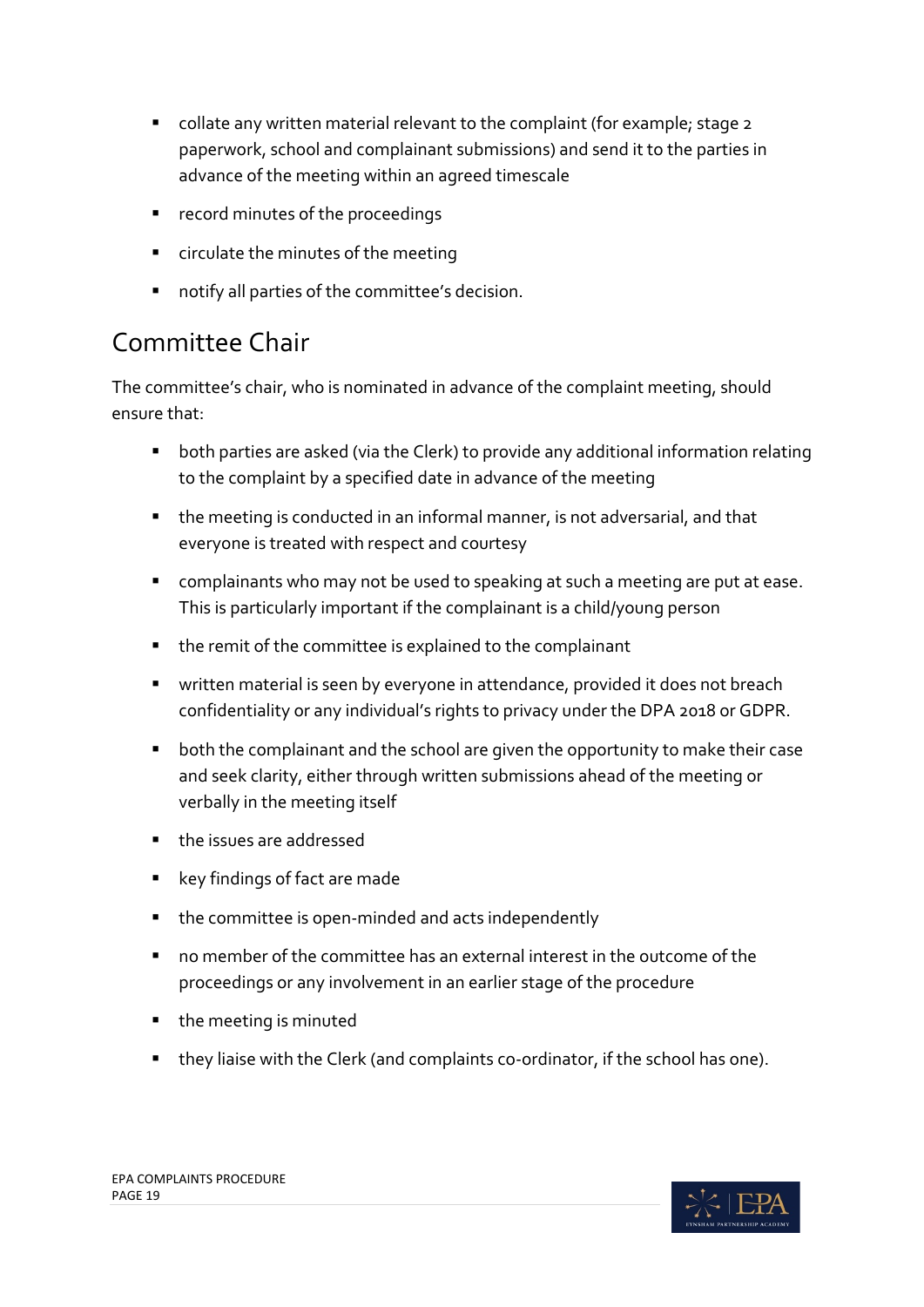# <span id="page-19-0"></span>Committee Member

Committee members should be aware that:

- the meeting must be independent and impartial, and should be seen to be so
- no governor may sit on the committee if they have had a prior involvement in the complaint or in the circumstances surrounding it.
- the aim of the meeting should be to resolve the complaint and achieve reconciliation between the school and the complainant
- we recognise that the complainant might not be satisfied with the outcome if the meeting does not find in their favour. It may only be possible to establish the facts and make recommendations.
- complainants may feel nervous and inhibited in a formal setting
- Parents/carers often feel emotional when discussing an issue that affects their child.
- The complainant may be a pupil at the school. Good schools encourage pupils to raise concerns and would expect to resolve them before it becomes a formal complaint. However, if a pupil is the complainant, panel members will wish to ensure that the same process is followed but special consideration given to ensuring that the child is supported and does not feel intimidated. The panel needs to give the views of the child equal consideration to those of adults.
- **Where the child/young person's parent is the complainant, the committee should** give the parent the opportunity to say which parts of the meeting, if any, they wish the child/young person to attend. However, the parent should be advised that agreement might not always be possible if the committee considers is not in the child/young person's best interests.
- **The welfare of the child/young person is paramount.**

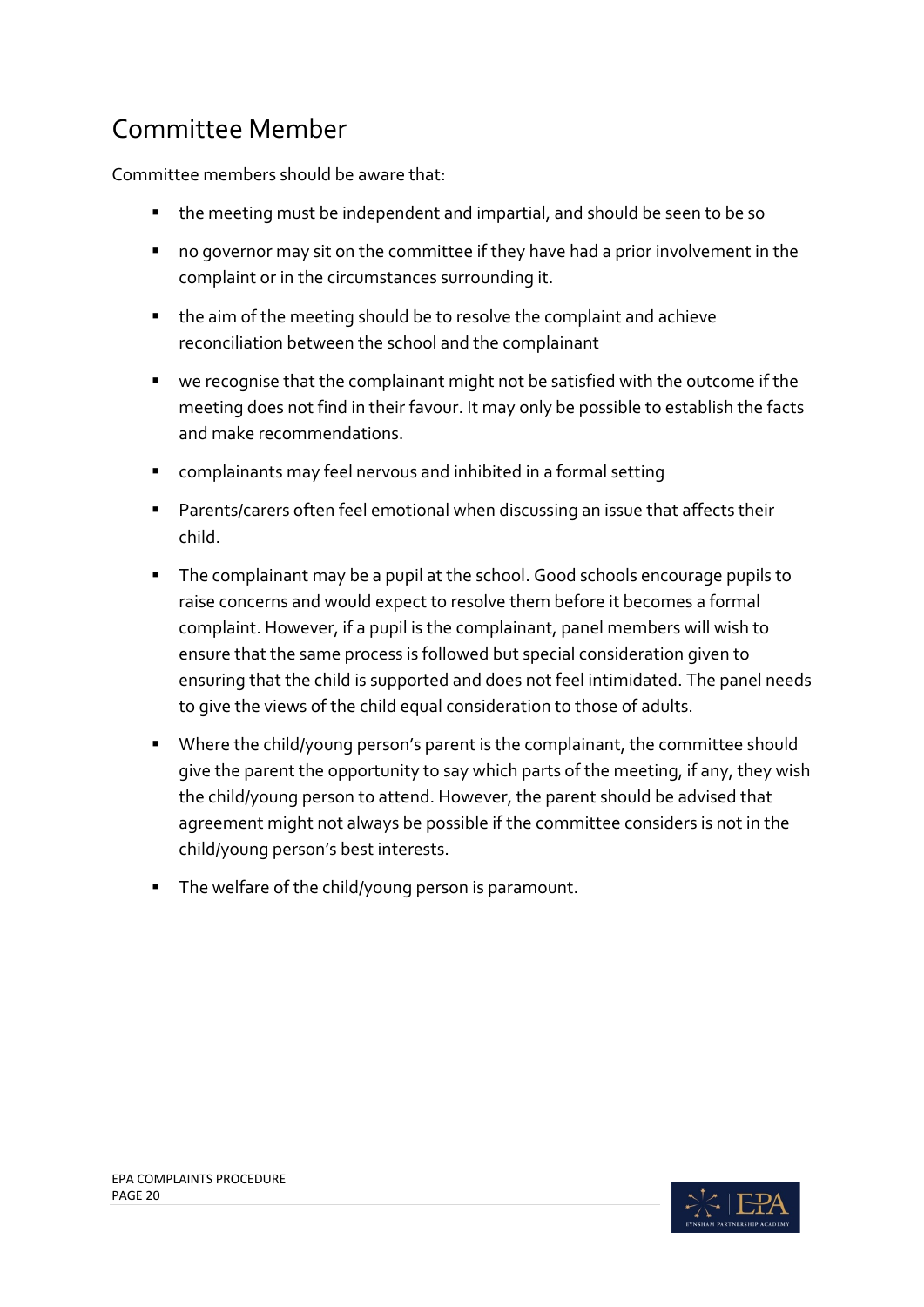# <span id="page-20-0"></span>Annex D – Complaint Form

It will help us to deal promptly with your complaint if you use this form to set out the details of your complaint. If you require help in completing the form, please contact the school office. You can also ask third party organisations like the Citizens Advice to help you.

Please complete and return to the Headteacher or the Chair of the Local Governing Body at the School as appropriate. They will acknowledge receipt and explain what action will be taken.

| Your name:                                                                                                     |                                                                     |  |  |
|----------------------------------------------------------------------------------------------------------------|---------------------------------------------------------------------|--|--|
| Pupil's name (if relevant):                                                                                    | Your relationship to the pupil (if relevant):                       |  |  |
|                                                                                                                | Your relationship to the school (if not a parent/carer of a pupil): |  |  |
| Address:                                                                                                       |                                                                     |  |  |
|                                                                                                                |                                                                     |  |  |
| Day time telephone number:                                                                                     | Evening telephone number:                                           |  |  |
| Email:                                                                                                         |                                                                     |  |  |
| Please give details of your complaint, including whether you have spoken to anybody<br>at the school about it. |                                                                     |  |  |
|                                                                                                                |                                                                     |  |  |
|                                                                                                                |                                                                     |  |  |
|                                                                                                                |                                                                     |  |  |
|                                                                                                                |                                                                     |  |  |
|                                                                                                                |                                                                     |  |  |
|                                                                                                                |                                                                     |  |  |